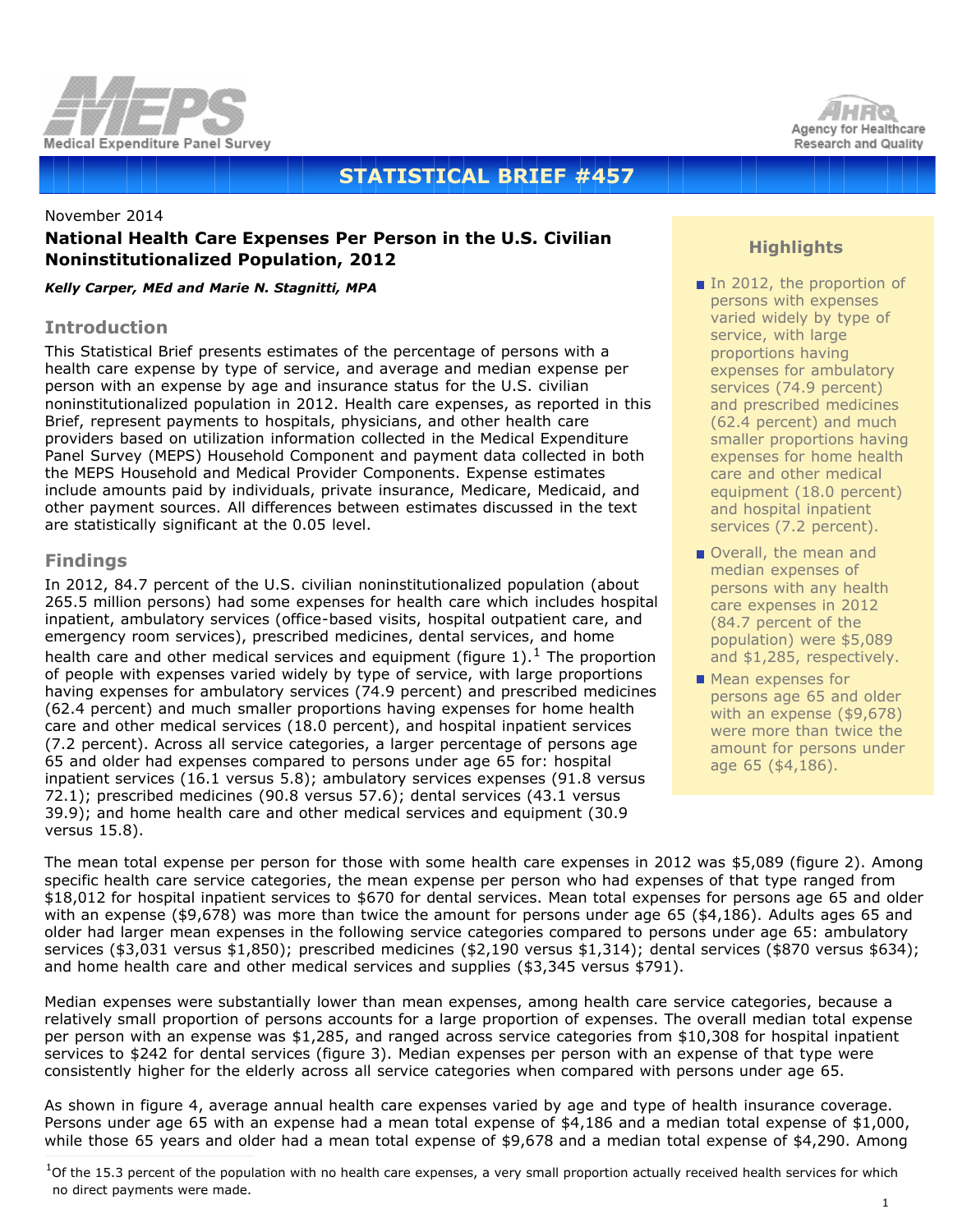persons under age 65 with expenses, the mean expenses for those who had any private insurance (\$4,407) or public only insurance (\$4,402) were about twice that for the uninsured (\$2,198). Among persons age 65 and older with expenses, those with Medicare only had lower mean expenses (\$8,206) than those with both Medicare and other public sources of payment (\$13,890).

### **Data Source**

The estimates in this Statistical Brief are based upon data from the MEPS: HC-155: 2012 Full Year Consolidated Data File.

#### **Definitions**

#### *Expenditures*

Expenditures include total direct payments from all sources to hospitals, physicians, home health providers (agency and paid independent providers), dental providers, other types of health care providers (e.g., physical therapists, chiropractors, optometrists, etc.), and pharmacies for services reported by respondents in the MEPS-HC. Expenditures for hospital-based services include those for both facility and separately billed physician services.

#### *Health insurance status*

Individuals under age 65 were classified in the following three insurance categories, based on household responses to health insurance status questions:

- Any private health insurance: Individuals who, at any time during the year, had insurance that provides coverage for hospital and physician care (other than Medicare, Medicaid/CHIP, or other public hospital/physician coverage) were classified as having private insurance. Coverage by TRICARE (Armed Forces—related coverage) was also included as private health insurance. Insurance that provides coverage for a single service only, such as dental or vision coverage, was not included.
- Public coverage only: Individuals were considered to have public coverage only if they met both of the following criteria: 1) they were not covered by private insurance at any time during the year; and 2) they were covered by any of the following public programs at any point during the year: Medicare, Medicaid/CHIP, or other public hospital/physician coverage.
- Uninsured: The uninsured were defined as people not covered by private hospital/physician insurance, Medicare, TRICARE, Medicaid/CHIP, or other public hospital/physician programs at any time during the entire year or period of eligibility for the survey.

Individuals age 65 and older were classified into the following three insurance categories:

- Medicare and private insurance: This category includes persons classified as Medicare beneficiaries and covered by Medicare and a supplementary private policy.
- Medicare and other public insurance: This category includes persons classified as Medicare beneficiaries who met both of the following criteria: 1) They were not covered by private insurance at any point during the year; and 2) They were covered by one of the following public programs at any point during the year: Medicaid, other public hospital/physician coverage.
- Medicare only: This category includes persons classified as Medicare beneficiaries but not classified as Medicare and private insurance or as Medicare and other public insurance. This group includes persons who were enrolled in Medicare Advantage (Part C) and persons who had traditional Medicare fee-for-service coverage only.

#### **About MEPS-HC**

MEPS-HC is a nationally representative longitudinal survey that collects detailed information on health care utilization and expenditures, health insurance, and health status, as well as a wide variety of social, demographic, and economic characteristics for the U.S. civilian noninstitutionalized population. It is cosponsored by the Agency for Healthcare Research and Quality and the National Center for Health Statistics.

MEPS expenditure data are derived from both the Medical Provider Component (MPC) and Household Component (HC). MPC data are generally used for hospital-based events (e.g., inpatient stays, emergency room visits, and outpatient department visits), prescribed medicine purchases, and home health agency care. Office-based physician care estimates use a mix of HC and MPC data, while estimates for non-physician office visits, dental and vision services, other medical equipment and services, and independent provider home health care services are based on HC provided data. Details on the estimation process can be found in Machlin, S.R. and Dougherty, D.D. *Overview of Methodology for Imputing Missing Expenditure Data in the Medical Expenditure Panel Survey*. Methodology Report No. 19. March 2007. Agency for Healthcare Research and Quality, Rockville, MD. [http://www.meps.ahrq.gov/mepsweb/data\\_files/publications/mr19/mr19.pdf](http://www.meps.ahrq.gov/mepsweb/data_files/publications/mr19/mr19.pdf)

For more information about MEPS, call the MEPS information coordinator at AHRQ (301-427-1656) or visit the MEPS Web site at http://www.meps.ahrg.gov/.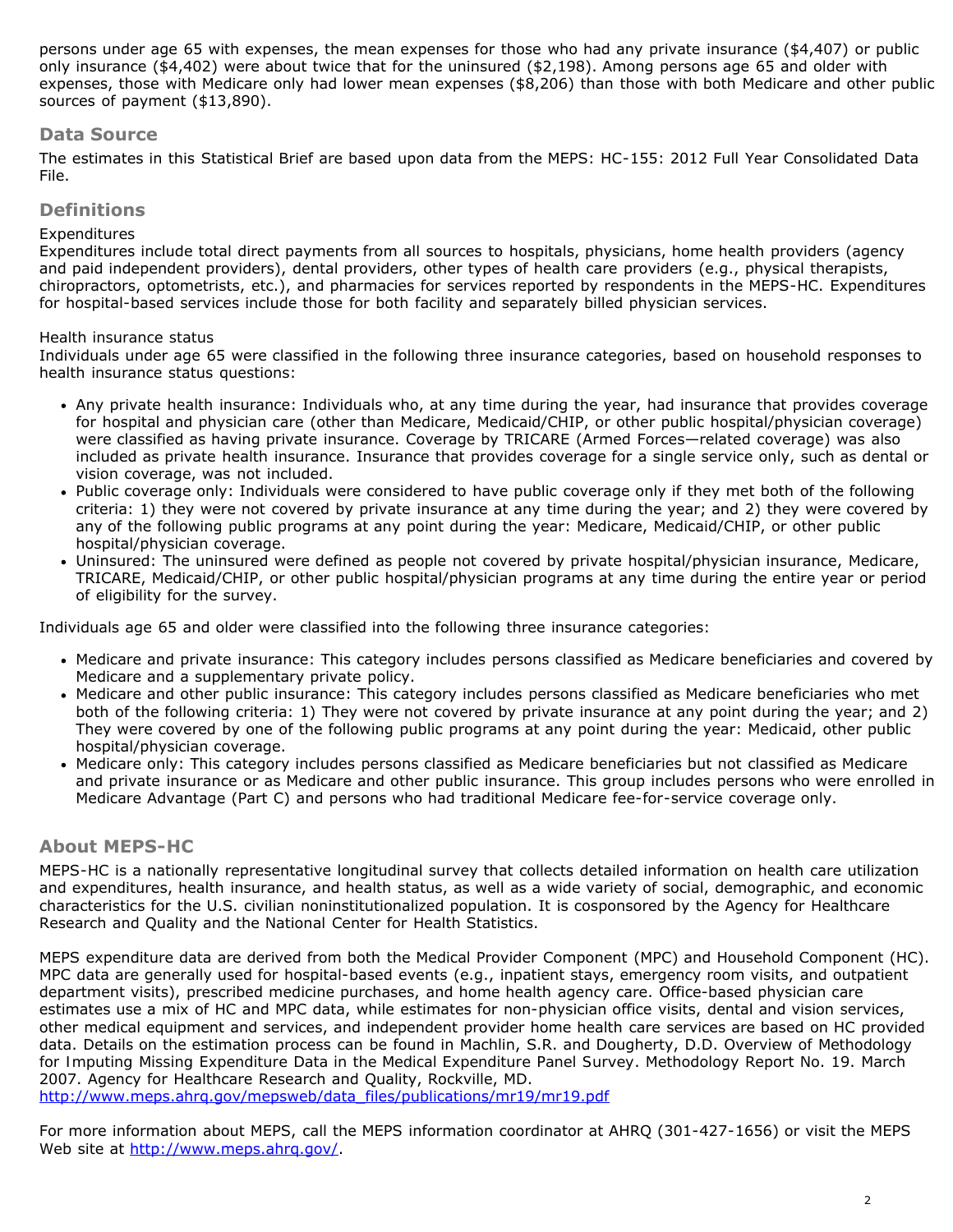#### **References**

For a detailed description of the MEPS-HC survey design, sample design, and methods used to minimize sources of nonsampling error, see the following publications:

Cohen, J. *Design and Methods of the Medical Expenditure Panel Survey Household Component*. MEPS Methodology Report No. 1. AHCPR Pub. No. 97-0026. Rockville, MD. Agency for Health Care Policy and Research, 2001. [http://www.meps.ahrq.gov/mepsweb/data\\_files/publications/mr1/mr1.pdf](http://www.meps.ahrq.gov/mepsweb/data_files/publications/mr1/mr1.pdf)

Cohen, S. *Sample Design of the 1996 Medical Expenditure Panel Survey Household Component*. MEPS Methodology Report No. 2. AHCPR Pub. No. 97-0027. Rockville, MD. Agency for Health Care Policy and Research, 2001. [http://www.meps.ahrq.gov/mepsweb/data\\_files/publications/mr2/mr2.pdf](http://www.meps.ahrq.gov/mepsweb/data_files/publications/mr2/mr2.pdf)

Cohen, S. Design Strategies and Innovations in the Medical Expenditure Panel Survey. *Medical Care*, July 2003: 41(7) Supplement: III-5–III-12.

Ezzati-Rice, T.M., Rohde, F., Greenblatt, J. *Sample Design of the Medical Expenditure Panel Survey Household Component, 1998–2008*. Methodology Report No. 22. March 2008. Agency for Healthcare Research and Quality, Rockville, MD. [http://www.meps.ahrq.gov/mepsweb/data\\_files/publications/mr22/mr22.pdf](http://www.meps.ahrq.gov/mepsweb/data_files/publications/mr22/mr22.pdf)

#### **Suggested Citation**

Carper, K. and Stagnitti, M.N. *National Health Care Expenses Per Person in the U.S. Civilian Noninstitutionalized Population, 2012*. Statistical Brief #457. November 2014. Agency for Healthcare Research and Quality, Rockville, MD. [http://www.meps.ahrq.gov/mepsweb/data\\_files/publications/st457/stat457.pdf](http://www.meps.ahrq.gov/mepsweb/data_files/publications/st457/stat457.pdf)

\* \* \*

AHRQ welcomes questions and comments from readers of this publication who are interested in obtaining more information about access, cost, use, financing, and quality of health care in the United States. We also invite you to tell us how you are using this Statistical Brief and other MEPS data and tools and to share suggestions on how MEPS products might be enhanced to further meet your needs. Please email us at [MEPSProjectDirector@ahrq.hhs.gov](mailto:MEPSProjectDirector@ahrq.hhs.gov) or send a letter to the address below:

Steven B. Cohen, PhD, Director Center for Financing, Access, and Cost Trends Agency for Healthcare Research and Quality 540 Gaither Road Rockville, MD 20850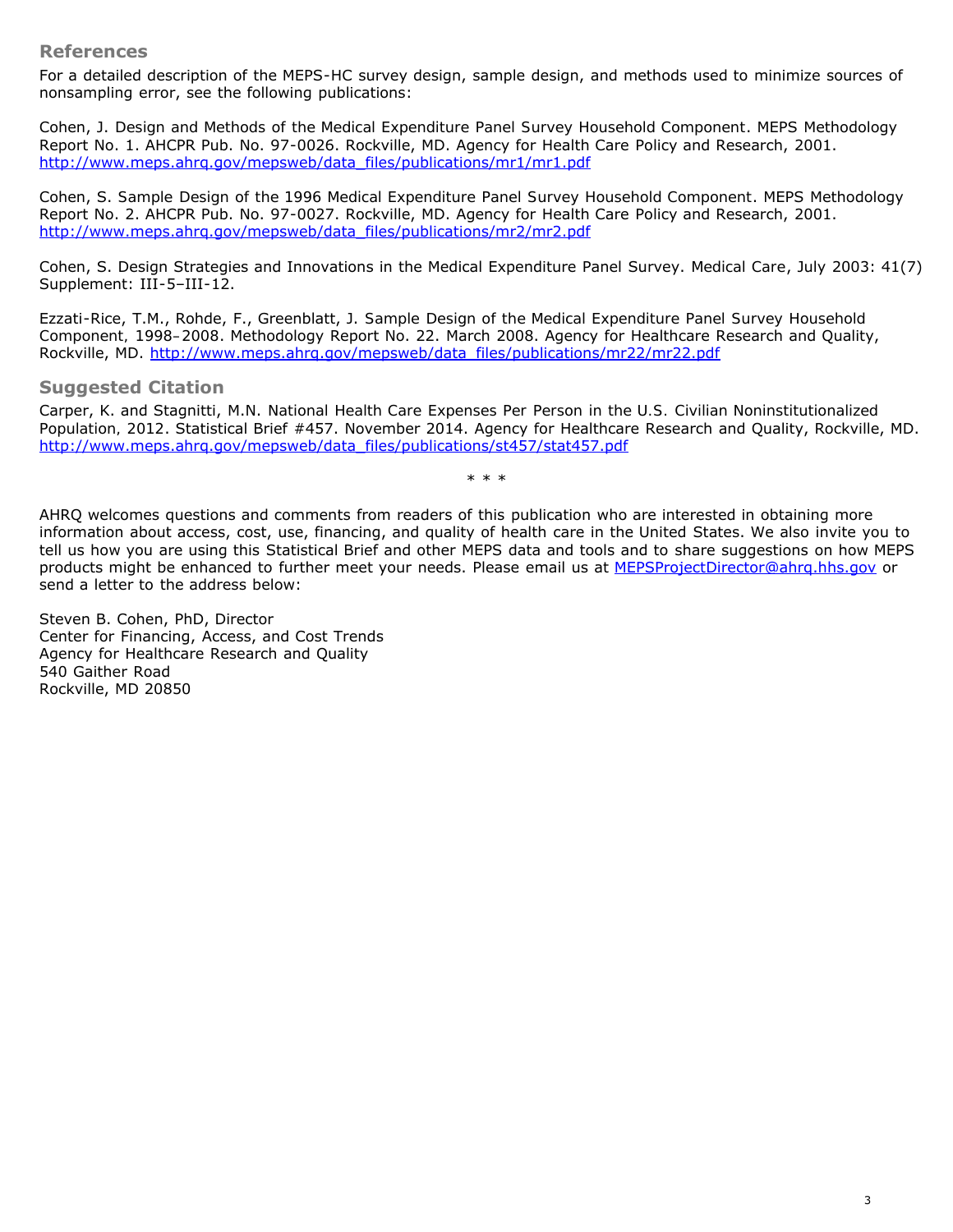



Statistical Brief #457: National Health Care Expenses Per Person in the U.S. Civilian Noninstitutionalized Population, 2012 4